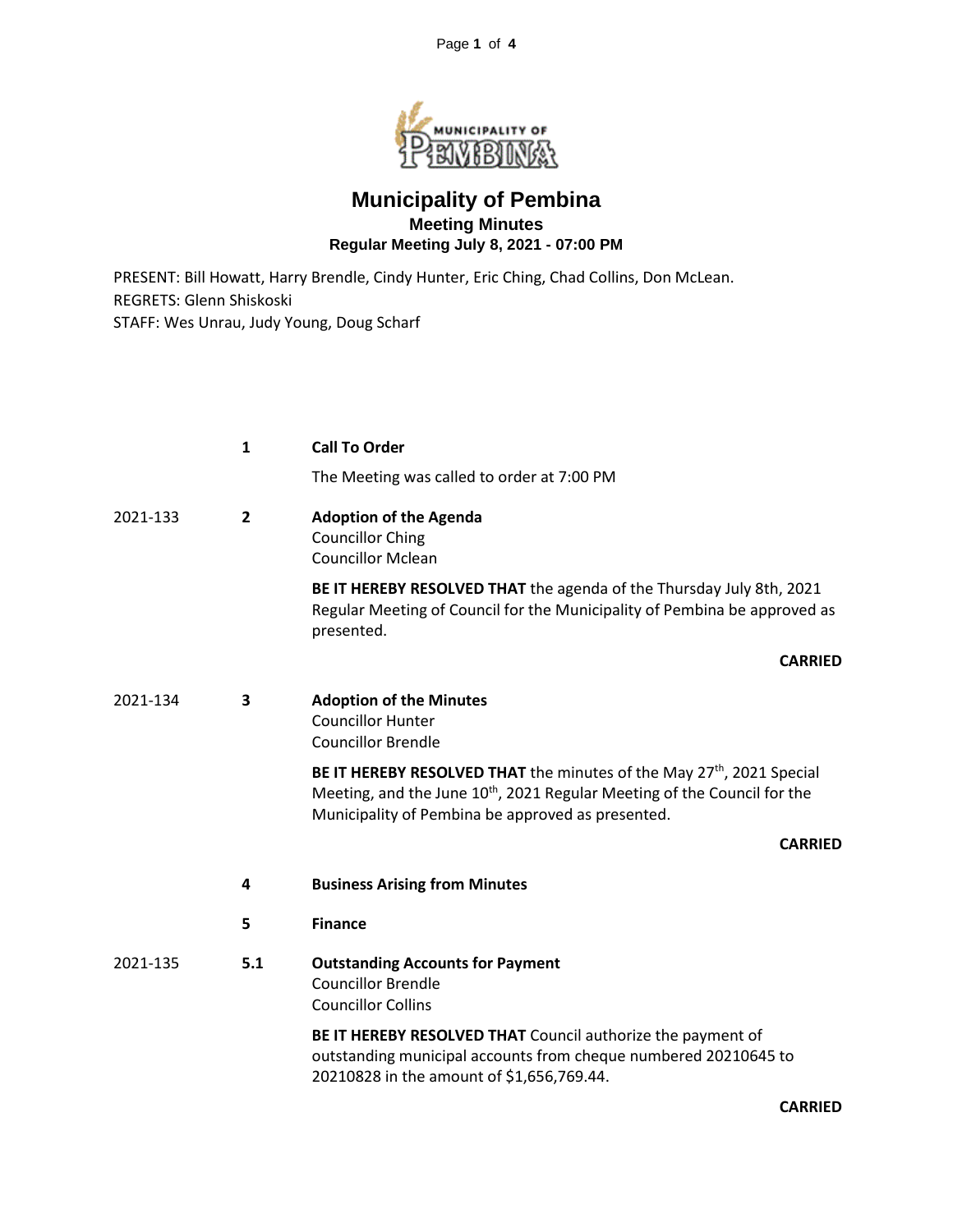| 2021-136 | 5.2                     | Financial Statement to June 30, 2021<br><b>Councillor Hunter</b><br><b>Councillor Ching</b>                                                                                                       |
|----------|-------------------------|---------------------------------------------------------------------------------------------------------------------------------------------------------------------------------------------------|
|          |                         | BE IT HEREBY RESOLVED THAT Council approves the June 2021 Financial<br>Statement.                                                                                                                 |
|          |                         | <b>CARRIED</b>                                                                                                                                                                                    |
|          | 6                       | <b>By Laws &amp; Policies</b>                                                                                                                                                                     |
|          | 6.1                     | Bylaw 7-2021 - Wildland Fires                                                                                                                                                                     |
|          | 6.2                     | <b>Tendering and Procurement Policy</b>                                                                                                                                                           |
|          | $\overline{\mathbf{z}}$ | <b>Delegations</b>                                                                                                                                                                                |
|          | 8                       | Correspondence                                                                                                                                                                                    |
|          | 8.1                     | <b>Bill 64 and School Boards</b>                                                                                                                                                                  |
|          | 8.2                     | <b>Auditors Reports</b>                                                                                                                                                                           |
|          | 8.3                     | <b>Carrie Street Extension Report</b>                                                                                                                                                             |
|          | 9                       | <b>Public Foreman's Report</b>                                                                                                                                                                    |
|          | 9.1                     | <b>Manitou Campground Showers/Bathrooms</b>                                                                                                                                                       |
|          | 9.2                     | Lagoon work                                                                                                                                                                                       |
|          | 9.3                     | Road Plan 930                                                                                                                                                                                     |
|          | 9.4                     | <b>Manitou Tree (Potential Ash Borrower)</b>                                                                                                                                                      |
|          | 10                      | <b>General or Other Business</b>                                                                                                                                                                  |
| 2021-137 | 10.1                    | <b>Subdivision 4161-21-8117</b><br><b>Councillor Collins</b><br><b>Councillor Mclean</b>                                                                                                          |
|          |                         | <b>WHEREAS</b> the Municipality of Pembina received subdivision application file<br>#4161-21-8117 from the Manitoba Department of Municipal Government<br>Community and Regional Planning Branch; |

**THEREFORE BE IT HEREBY RESOLVED THAT** Council of the Municipality of Pembina hereby approve the subdivision application from registered owner Perry & Joyce Zilkey to subdivide NW 1/4 36-4-8W.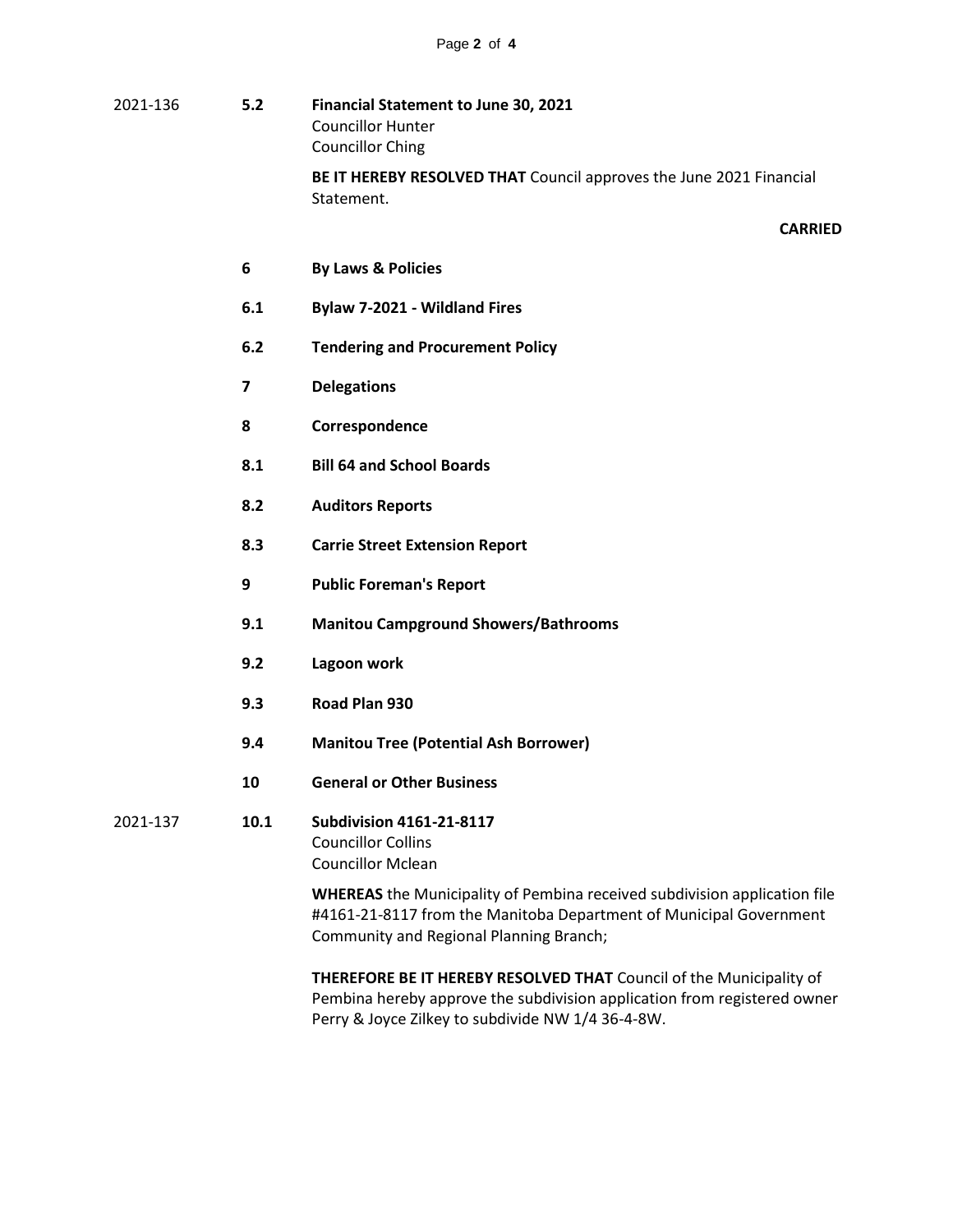**AND BE IT FURTHER RESOLVED THAT** the applicant is responsible to comply with all conditions and clauses set forth by the commenting agencies on the response to the application that was submitted to the Community and Regional Planning Branch.

**CARRIED**

- **10.2 Darlingford Variation Request**
- **10.3 LUD of Darlingford Committee Info**
- 2021-138 **10.4 Valley Fiber RCO Agreements** Councillor Hunter Councillor Ching

**BE IT HEREBY RESOLVED THAT** the Municipality of Pembina enter into an agreement for the RCO locations in the communities of Darlingford, La Riviere and Manitou.

## **CARRIED**

- **10.5 Valley Fiber Marketing**
- **10.6 Water Plant Repairs**
- **10.7 Library Window Quote**
- **11 Petitions/Notice of Motion**
- **12 In Camera**
- 2021-139 **12.1 Enter In Camera** Councillor Brendle Councillor Mclean

**BE IT HEREBY RESOLVED THAT** Council move in Camera to discuss legal and/or personnel matters.

**AND BE IT FURTHER RESOLVED THAT** any matters discussed while In Camera, be held confidential until such time as discussed in an open meeting of Council.

## **CARRIED**

2021-140 **12.2 Exit In Camera** Councillor Mclean Councillor Hunter

**BE IT HEREBY RESOLVED THAT** Council now move out of Camera and resume the Regular Meeting of Council.

**CARRIED**